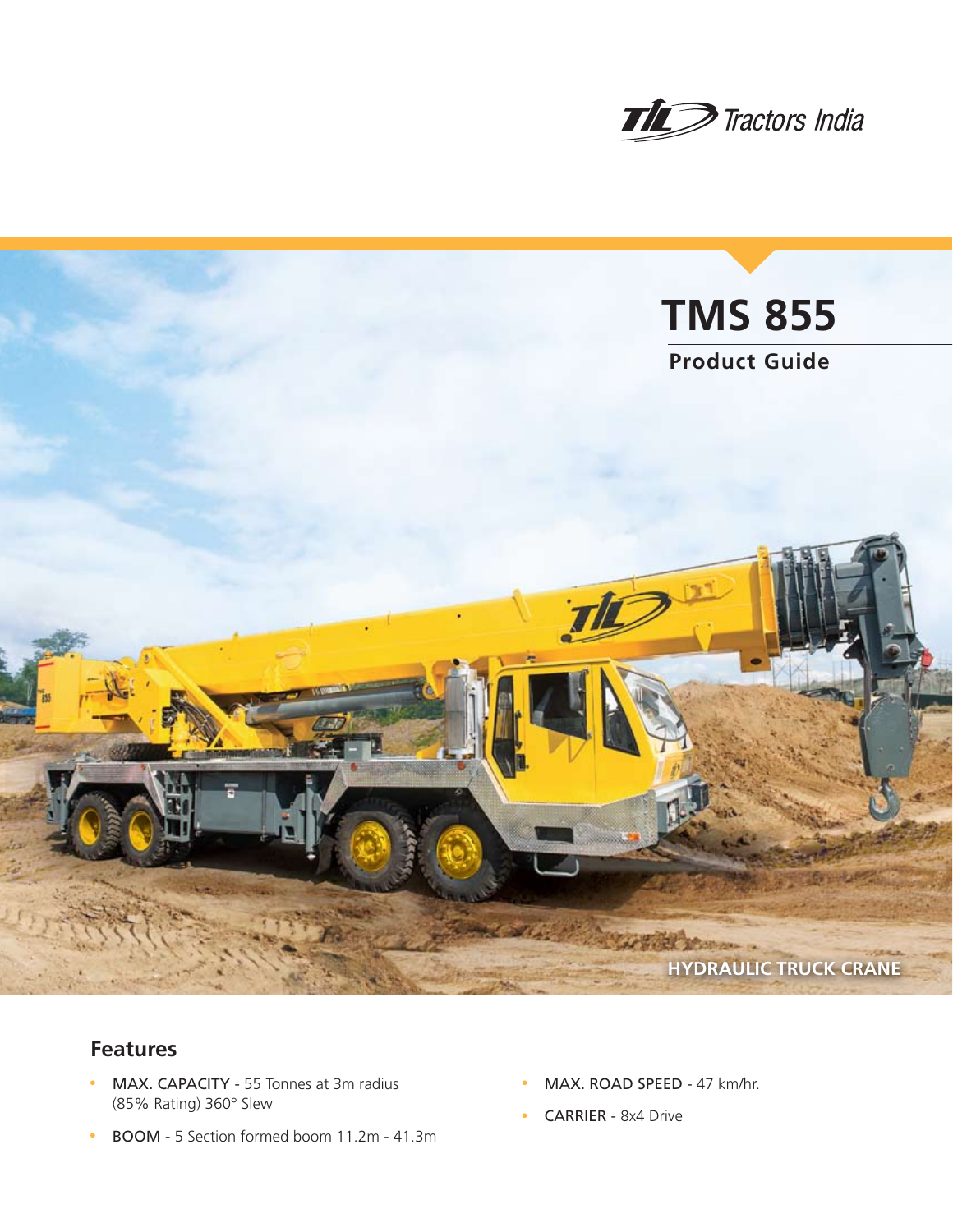# **BOOM**

5-section, telescopic, formed, full power, sequencedsynchronized boom. Fabricated from high strength low alloy steel plates. Telescopic sections slide on adjustable and replaceable low friction wear resistance pads.

Telescoping Range: 11.2m - 41.3m. Maximum tip height: 44.0m.

#### **BOOM NOSE**

Five nylatron sheaves mounted on heavy duty tapered roller bearings with removable pin-type rope guards.

#### **BOOM ELEVATION**

Single double acting hydraulic cylinder with integral holding valve.

#### **BOOM ANGLE**

Maximum 78°, Minimum -1.8°.

#### **SUPERSTRUCTURE FRAME**

Fabricated from high tensile steel plates and sections.

### **SLEW SYSTEM**

Ball bearing swing circle with 360° continuous rotation. Planetary glide swing with foot applied multi-disc wet brake. Spring applied hydraulically released parking brake. Mechanical house lock operated from cab. Free slew facility provided.

## **SLEW SPEED**

Maximum 2.0 RPM (Unladen).

#### **HOIST SYSTEM**

Power up and down, equal speed, planetary reduction with integral automatic spring applied multidisc brake on grooved hoist barrel. Hoist drum fitted with third wrap indicator.

#### Max. Single Line Pull:

1st Layer : 7955 kg, 2nd Layer : 7273 kg, 3rd Layer : 6705 kg, 4thLayer : 6218 kg, 5th Layer : 5800 kg.

Max. Permissible Line Pull: 7250 kg with 18 x 19 class rope.

Max. Single Line Speed: 113 m/min. (Unladen) - Top layer.

Non Spin Hoist Rope: Rope length 182m and 19mm (3/4") dia.

**HOOK BLOCK**

**TMS 855**

**TMS 855** 

60 MT, 4 sheaves.

#### **COUNTERWEIGHT**

6000 kg. Pinned with superstructure.

### **CRANE CONTROLS**

Joystick controls are in operator's cab for slewing, telescoping, hoisting and derricking with independent or simultaneous operation of crane motions.

#### **HYDRAULIC SYSTEM**

Pump - 3 sec. gear pump driven through gearbox PTO. Engine driven steering pump.

Valves - 3 nos. Over centre control valves with built-in pressure relief.

Filter - Return line type, full flow with bypass protection and service indicator. Replaceable cartridge.

Reservoir - 800 litres capacity fitted with filter, external sight gauge, clean out access, strap mounted to frame.

Oil Cooler - Remote mounted, thermostatically controlled electric motor driven fan.

## **LOAD MOMENT INDICATOR & ANTI-TWO BLOCK SYSTEM**

Electronic load moment indicator system with audiovisual warning & control lever lockout indicates electronic display of boom angle, length, radius, relative load moment, permissible load, load indication & warning of impending two block condition. Motion cut off to ensure the safe operation with load for tele, derrick & hoist motions.

## **SAFETY SYSTEM**

Pendant Limit Switch on boom head for over hoist. Third wrap indicator on hoist barrel to ensure 3 turns of rope on hoist drum.

Hydraulic relief valves protect pumps and structures from excessive pressure. Lock and counterbalance valves fitted on derrick, telescopic and outrigger cylinders to sustain rams in the event of hydraulic failure.

#### **OPERATOR'S CAB**

Totally enclosed steel construction, full vision type, windows fitted with toughened safety glass including front windscreen. Adjustable operator's seat, cab interior light, electric fan, electric horn, electric windshield wiper and lockable sliding door. Ergonomically designed cab and controller layout to give fatigue free operator's comfort.

#### **OPTIONAL EQUIPMENT**

10.1m Fixed Swing Away Extension Auxiliary Hoist Single Sheave Hook Block Fire Extinguisher Rotating Beacon Lamp Spark Arrestor Headache Ball Air-conditioned cabin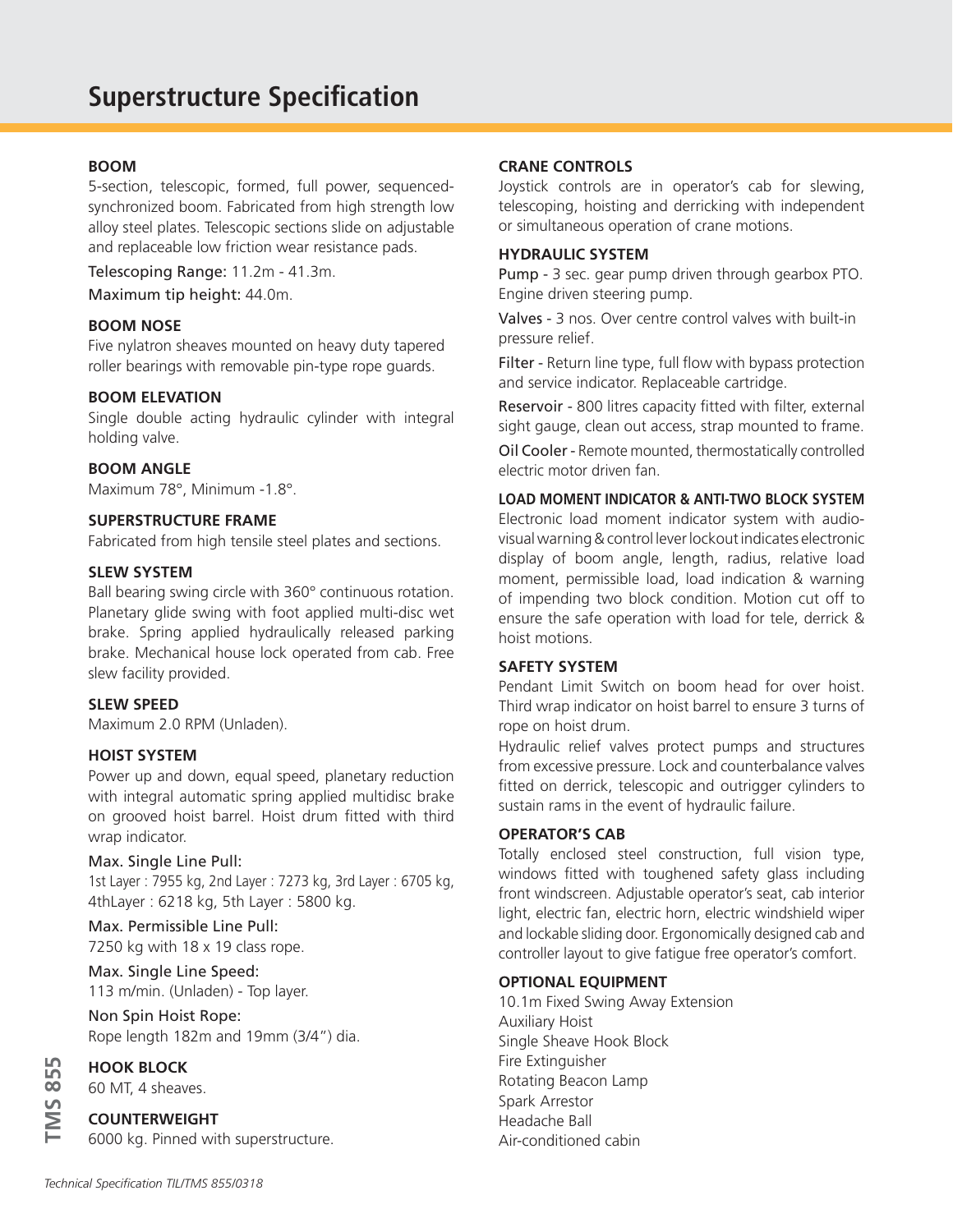

WORKING RANGE DIAGRAM

HEIGHT FROM GROUND IN METRES HEIGHT FROM GROUND IN METRES



The above heights of lift and boom angles are based on a straight (unladen) boom and allowance should be made for boom deflections obtained under laden conditions.

**Hookblock Capacities and Weights - Tonnes**

| No of Falls          |       |       |       |       |       |       |       |       |       |
|----------------------|-------|-------|-------|-------|-------|-------|-------|-------|-------|
| Permissible Load     | 55.0  | 50.0  | 40.0  | 35.0  | 30.0  | 23.0  | 17.0  | 12.0  | 6.0   |
| Weight of Hook Block | 0.525 | 0.525 | 0.525 | 0.525 | 0.525 | 0.525 | 0.525 | 0.418 | 0.140 |

**IMS 855 TMS 855**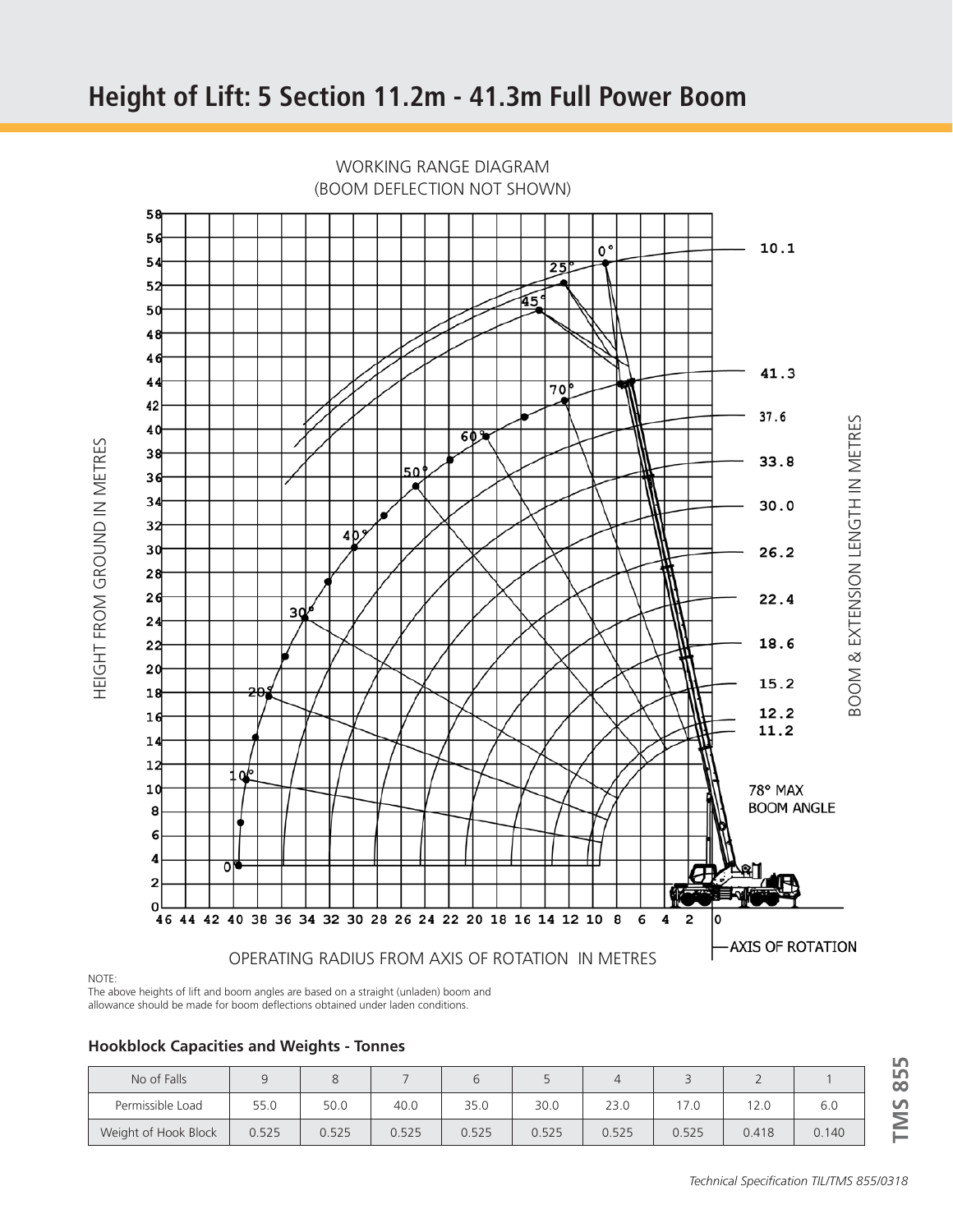# **Lifting Capacities (Metric) 85% Rating 5 Section Boom Duties (in Kilograms)**

## **Main Boom Duties on Outriggers Fully Extended – Full 360° Slew**

| Radius              | Main Boom Length (in Meters) |                   |                   |                   |                   |                   |                   |                  |                  |                  |
|---------------------|------------------------------|-------------------|-------------------|-------------------|-------------------|-------------------|-------------------|------------------|------------------|------------------|
| in<br><b>Meters</b> | 11.2                         | 12.2              | 15.2              | 18.6              | 22.4              | 26.2              | 30.0              | 33.8             | 37.6             | 41.3             |
| 3.0                 | 55,000<br>(69.43)            | 36,375<br>(71.30) |                   |                   |                   |                   |                   |                  |                  |                  |
| 3.5                 | 47,000<br>(66.56)            | 36,375<br>(68.73) | 34,475<br>(73.16) |                   |                   |                   |                   |                  |                  |                  |
| 4.0                 | 42,875<br>(63.62)            | 36,075<br>(66.11) | 34,475<br>(71.15) | 26,175<br>(74.74) |                   |                   |                   |                  |                  |                  |
| 4.5                 | 39,250<br>(60.58)            | 35,650<br>(63.42) | 34,475<br>(69.10) | 25,800<br>(73.11) | 15,175<br>(76.08) |                   |                   |                  |                  |                  |
| 5.0                 | 36,225<br>(57.43)            | 33,350<br>(60.65) | 32,450<br>(67.00) | 24,450<br>(71.47) | 15,175<br>(74.74) | 12,550<br>(77.02) |                   |                  |                  |                  |
| $6.0$               | 30,350<br>(50.68)            | 28,075<br>(54.81) | 27,700<br>(62.73) | 21,350<br>(68.13) | 15,175<br>(72.04) | 12,550<br>(74.74) | 11,700<br>(76.73) |                  |                  |                  |
| 7.0                 | 26,000<br>(43.06)            | 24,200<br>(48.44) | 23,900<br>(58.24) | 18,675<br>(64.69) | 14,425<br>(69.29) | 12,275<br>(72.44) | 11,125<br>(74.74) | 9,375<br>(76.50) |                  |                  |
| 8.0                 | 18,900<br>(33.84)            | 18,700<br>(41.23) | 18,100<br>(53.49) | 16,625<br>(61.14) | 13,350<br>(66.48) | 11,575<br>(70.10) | 10,425<br>(72.73) | 9,150<br>(74.74) | 7,600<br>(76.33) |                  |
| 9.0                 | 13,650<br>(20.39)            | 14,650<br>(32.53) | 14,100<br>(48.39) | 13,700<br>(57.45) | 11,850<br>(63.60) | 10,175<br>(67.72) | 9,575<br>(70.70)  | 8,550<br>(72.96) | 7,200<br>(74.74) | 6,000<br>(76.16) |
| 10.0                |                              | 11,750<br>(20.00) | 11,200<br>(42.78) | 10,900<br>(53.58) | 10,625<br>(60.65) | 9,175<br>(65.30)  | 8,850<br>(68.64)  | 7,965<br>(71.17) | 6,800<br>(73.14) | 5,800<br>(74.72) |
| 12.0                |                              |                   | 7,500<br>(28.65)  | 7,100<br>(45.10)  | 7,750<br>(54.42)  | 7,775<br>(60.29)  | 7,275<br>(64.42)  | 6,975<br>(67.50) | 6,000<br>(69.90) | 5,200<br>(71.81) |
| 14.0                |                              |                   |                   | 4,700<br>(34.90)  | 5,300<br>(47.61)  | 5,750<br>(55.00)  | 6,000<br>(60.03)  | 6,235<br>(63.73) | 5,200<br>(66.59) | 5,000<br>(68.84) |
| 16.0                |                              |                   |                   | 3,000<br>(20.14)  | 3,650<br>(39.87)  | 4,000<br>(49.30)  | 4,400<br>(55.42)  | 4,600<br>(59.83) | 4,800<br>(63.19) | 4,800<br>(65.80) |
| 18.0                |                              |                   |                   |                   | 2,400<br>(30.43)  | 2,850<br>(43.02)  | 3,150<br>(50.53)  | 3,400<br>(55.75) | 3,500<br>(59.67) | 3,600<br>(62.69) |
| 20.0                |                              |                   |                   |                   | 1,500<br>(16.07)  | 1,900<br>(35.83)  | 2,200<br>(45.23)  | 2,400<br>(51.45) | 2,600<br>(56.01) | 2,700<br>(59.49) |
| 22.0                |                              |                   |                   |                   |                   | 1,150<br>(26.91)  | 1,450<br>(39.35)  | 1,700<br>(46.86) | 1,850<br>(52.18) | 2,000<br>(56.17) |
| 24.0                |                              |                   |                   |                   |                   | 500<br>(12.49)    | 850<br>(32.56)    | 1,000<br>(41.88) | 1,240<br>(48.13) | 1,400<br>(52.70) |
| 26.0                |                              |                   |                   |                   |                   |                   |                   | 500<br>(36.31)   | 750<br>(43.79)   | 850<br>(49.06)   |

Note: 1. ( ) Boom angles are in degree

2. Minimum boom angle 0 degree for 41.3 meter boom length (no load) at over rear only.

**WARNING- Do not derrick- up from 0 degree boom angle if boom length is more than 33.8 meter.**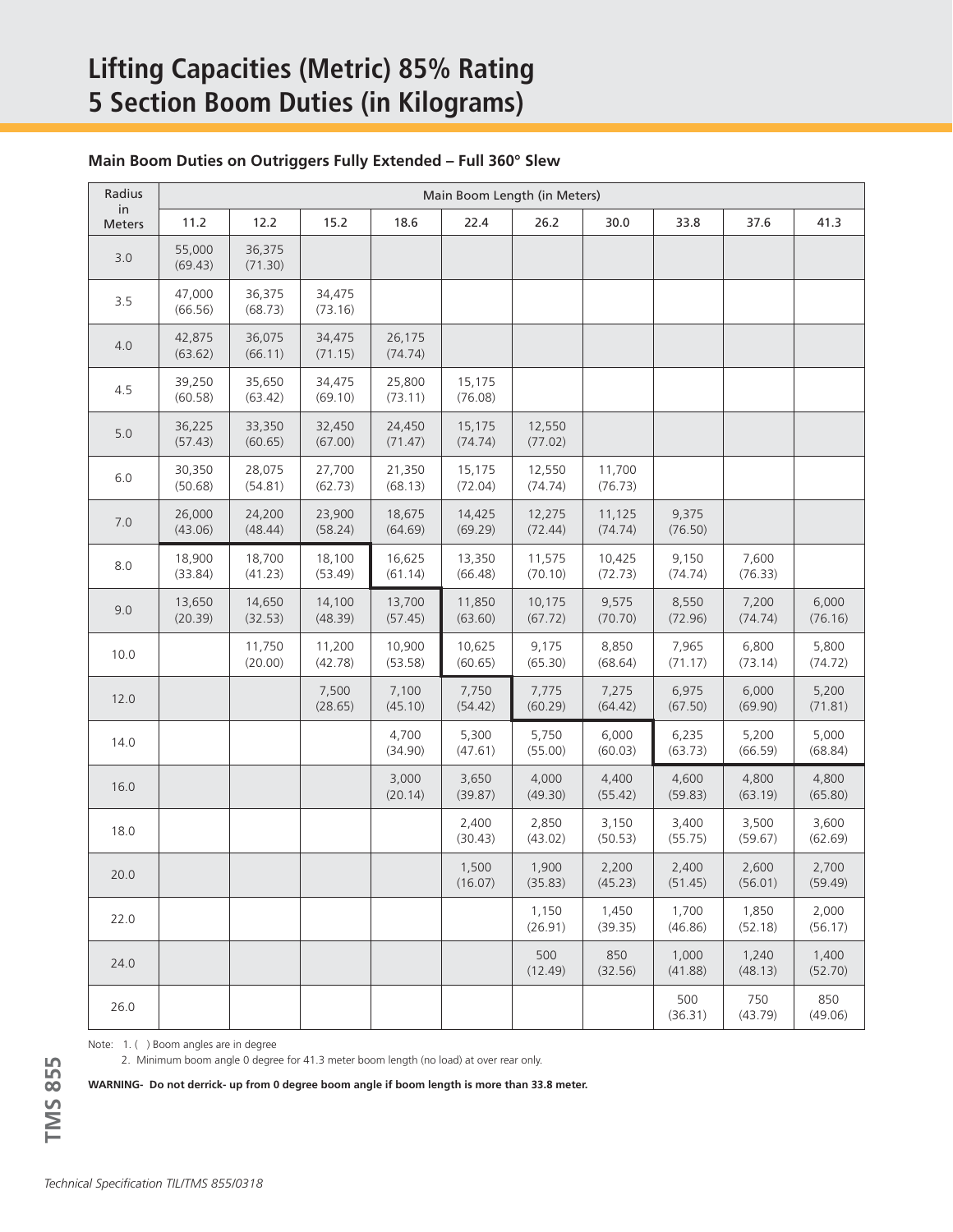| Radius      | 10.1m length |            |            |  |  |  |  |
|-------------|--------------|------------|------------|--|--|--|--|
| (in Meters) | 0° Offset    | 25° Offset | 45° Offset |  |  |  |  |
| 12.0        | 3,875        |            |            |  |  |  |  |
| 14.0        | 3,875        |            |            |  |  |  |  |
| 16.0        | 3,875        | 3,375      |            |  |  |  |  |
| 18.0        | 3,780        | 3,260      | 2,965      |  |  |  |  |
| 20.0        | 3,450        | 3,005      | 2,840      |  |  |  |  |
| 22.0        | 2,820        | 2,780      | 2,690      |  |  |  |  |
| 24.0        | 2,190        | 2,160      | 2,060      |  |  |  |  |
| 26.0        | 1,670        | 1,640      | 1,540      |  |  |  |  |
| 28.0        | 1,230        | 1,200      | 1,100      |  |  |  |  |
| 30.0        | 750          | 750        | 700        |  |  |  |  |

# **10.1m Fixed Offsettable Boom Extension on Outriggers Fully Extended - 360° Slew**

## **Weight Reduction for Load Handling Devices (approx.)**

| Auxiliary Boom Head          | 60 kg     |  |  |  |  |
|------------------------------|-----------|--|--|--|--|
| Hookblocks and Headache Ball |           |  |  |  |  |
| 60 MT, 4 Sheaves             | **525 kg  |  |  |  |  |
| 15 MT, 1 Sheave              | **418 kg  |  |  |  |  |
| 6.8 MT, Headache Ball        | **140 kg  |  |  |  |  |
| 10.1m Boom Extension         |           |  |  |  |  |
| Stowed (Boom Extension)      | *470 kg   |  |  |  |  |
| Erected (Boom Extension)     | *2,195 kg |  |  |  |  |

\*Reduction of main boom capacities

# **Notes for Lifting Capacities**

WARNING: THIS CHART IS ONLY A GUIDE. The Notes below are for illustration only and should not be relied upon to operate the crane. The individual crane's load chart, operating instructions and other instruction plates must be read and understood prior to operating the crane.

- 1. All rated loads have been tested and meet minimum requirements of IS: 4573-1982 Specification for Power Driven Mobile Cranes, and do not exceed (85% of the tipping load on outriggers as well as on rubber) as determined by SAE J765OCT 80 Crane Stability Test Code.
- 2. The weight of hook-block, slings and all similarly used load handling devices must be added to the weight of the load. When more than minimum required reeving is used the additional rope weight shall be considered part of the load.
- 3. Capacities appearing above the bold line are based on structural strength and tipping should not be relied upon as a capacity limitation.
- 4. All capacities are for crane on firm, level surface. It may be necessary to have structural supports under the outrigger floats or tyres to spread the load to a larger bearing surface.
- 5. When either boom length or radius or both are between values listed, the smallest load shown at either the next larger radius or boom length shall be used.
- 6. For outrigger operation, all outriggers shall be fully stretched & jacks extended to raise tyres free of the ground & the slew plinth becomes horizontal before raising the boom or lifting loads.
- 7. The machine is equipped with front jack, the front jack cylinder shall be set along with the four outriggers.
- 8. Tyres shall be inflated to the recommended pressure. Damaged tyres are hazardous for safe operation of crane.
- 9. Lifting over-side on rubber is not permitted. Outrigger beams must be fully extended and stabilizers properly set when rotating superstructure over the side.
- 10. Load ratings are based on freely suspended loads. No attempt shall be made to move a load horizontally on the ground in any direction.
- 11. Handling of other equipment with the boom is not authorized except with equipment furnished and installed by TIL Ltd.
- 12. WARNING 10.1m Fixed Offsetable Boom Extension: For main boom length greater than 33.8m with 10.1m fixed boom extension in working position, the boom angle must not be less than 40°, since loss of stability will occur causing a tipping condition. The boom angle is not restricted for main boom length equal to or less than 33.8m. The warning also applies for boom extension erection purposes.

WARNING: Outrigger beams must be fully extended and stabilizers properly set when rotating superstructure over side. Do not rotate superstructure while on rubber.



Dimensions are for largest furnished hook block with anti-two block activated.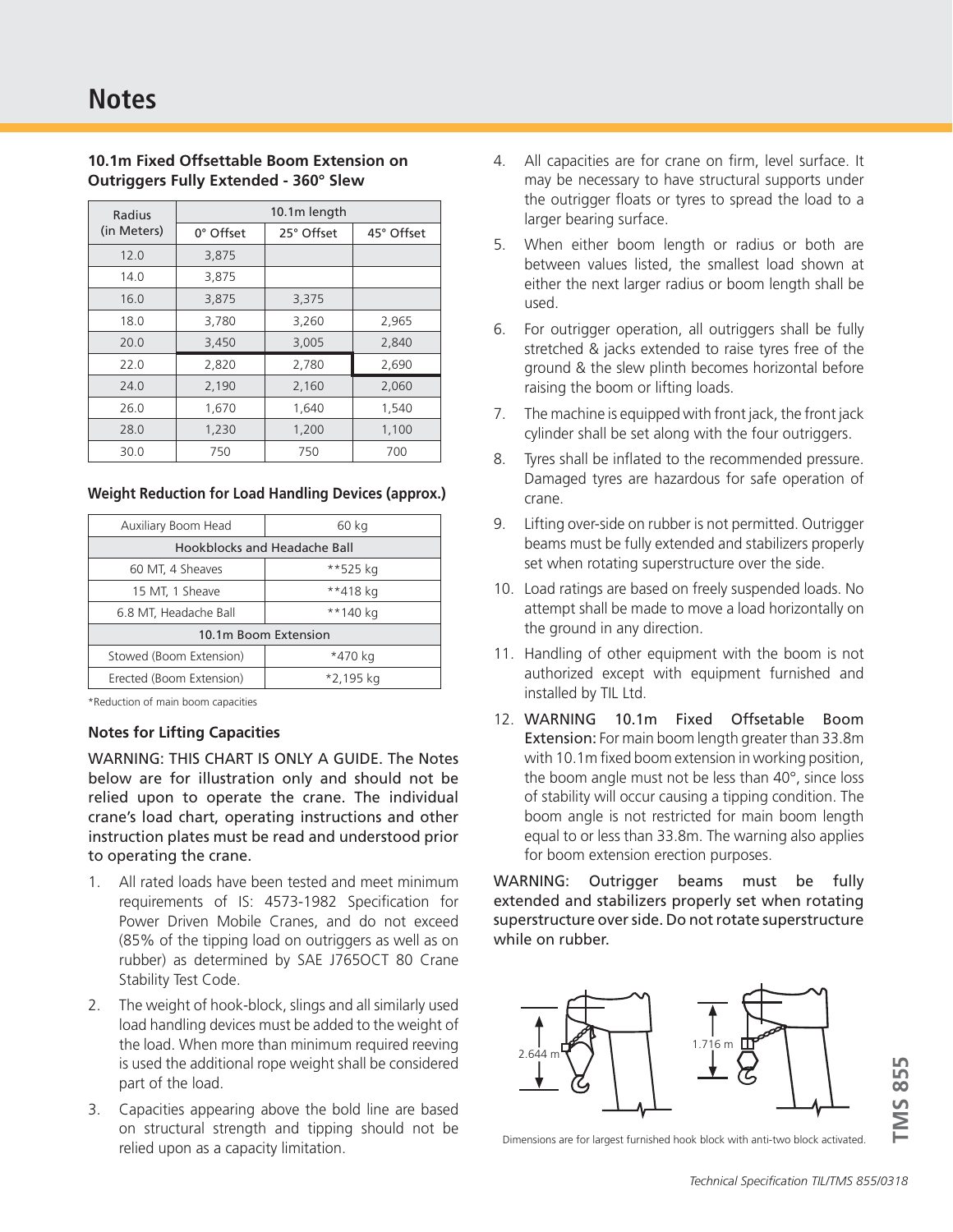# **Carrier Specification**

# **CARRIER**

8x4 wheel, right hand drive, purpose built heavy duty carrier frame of torsion box section with integral front & rear outrigger housing fabricated from high strength steel plates and sections.

# **OUTRIGGERS**

Hydraulically operated outrigger system, comprising four independently controlled hydraulic telescopic horizontal beams with vertical jacks for over side & over rear operation. Plus one vertical hydraulic jack mounted under front of carrier to permit 360° lifting duties. Outrigger hydraulic jacks are fitted with positive lock valves. Easy fit outrigger feet are provided with stowage facility on carrier.

# **OUTRIGGER CONTROLS**

Located in the superstructure cab on front dash panel, requires two hand operation. Crane level indicator adjacent to controls.

# **ENGINE**

Ashok Leyland H6 Series, 165 kW @ 2500 RPM, Max. Torque : 800 Nm @ 1700 - 1900 RPM, Emission : BS III CEV

# **CLUTCH**

Dry single plate hydraulically operated servo assisted.

# **GEAR BOX**

Synchromesh, 9 forward & 1 reverse speed obtained via a single lever control.

# **DRIVE CONFIGURATION**

8 x 4

# **AXLES**

Front Axle – 2 beam type non-drive steer axles, leaf spring mounted in tandem.

Rear Axle – 2 Heavy duty, fully floating type with hub reduction, twin axle. Air operated inter axle differential lock. Mounted on specially designed rocker beam to allow maximum articulation on uneven ground.

# **STEERING**

Front axles, mechanical with hydraulic power assist controlled by steering wheel from driver's cab.

# **BRAKES**

Service - Air operated on all wheels by means of foot operated pedal in driver's cab.

Parking - Flick-valve operated, spring actuated pneumatically released brake on trailing front axle and leading rear axle.

# **FUEL TANK**

Capacity – 300 litres.

# **WHEELS & TYRES**

Tyres 12.00 x 20-18PR single on front axles and twins on rear axles.

Spare wheel (one) provided for front axle.

# **DRIVER'S CAB**

Two man design, steel construction full width cab with electric fan, interior light, horn, operating windows fitted with toughened glass. Two lockable doors, electric windscreen wiper in front of windscreen. Upholstered and adjustable operator's seat. Automotive controls which include steering wheel, pedals for clutch, brake and accelerator.

# **INSTRUMENTATION**

Air pressure gauge, engine oil pressure gauge, fuel gauge, water temperature gauge, speedometer, voltmeter, tacho-hourmeter, warning lights and switches for control.

# **ELECTRICAL EQUIPMENT**

24-Volt starting and lighting system includes two combined dipping head lamps, side, rear and stop lamp, flashing direction indicator.

# **TOOL BOX**

Tool kit for normal maintenance.

#### **MAXIMUM SPEED**

47 km/hr.

# **GROSS VEHICLE WEIGHT AND AXLE LOADS (approx)**

| Front Axles | - 16,280 kg. |
|-------------|--------------|
| Rear Axles  | - 25,990 kg. |
| GVW         | - 42,270 kg. |

# Optional Weights (approx.)

Fixed Lattice : 1000 kg Auxiliary Hoist : 700 kg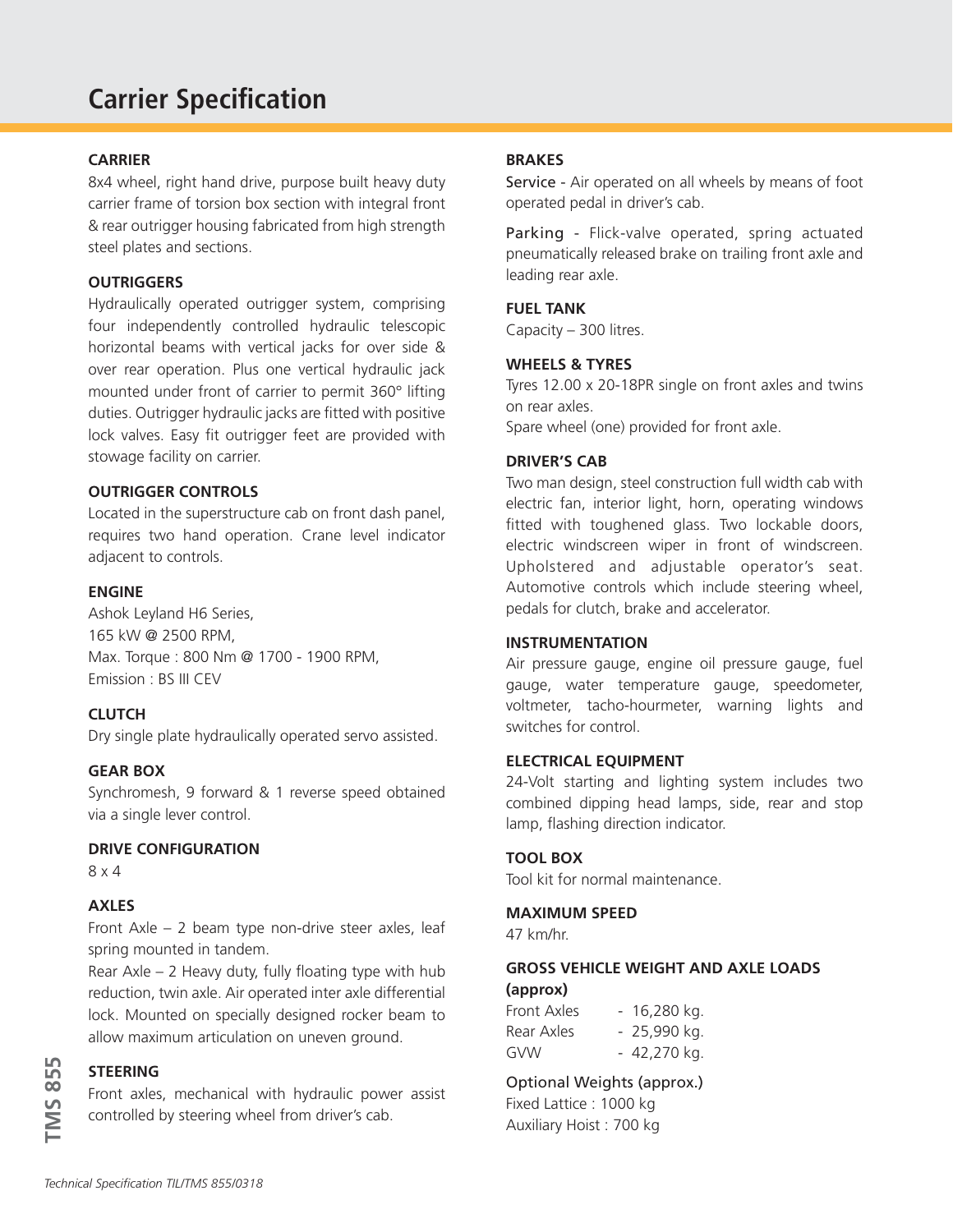# **G.A Drawing**





Dimensions in mm

Constant improvement and engineering progress make it necessary that we reserve the right to make specification, equipment and price changes without notice. The photographs/drawings in this document are just for Illustrative purpose which may include optional equipment and accessories, which can be provided at an additional cost on request.